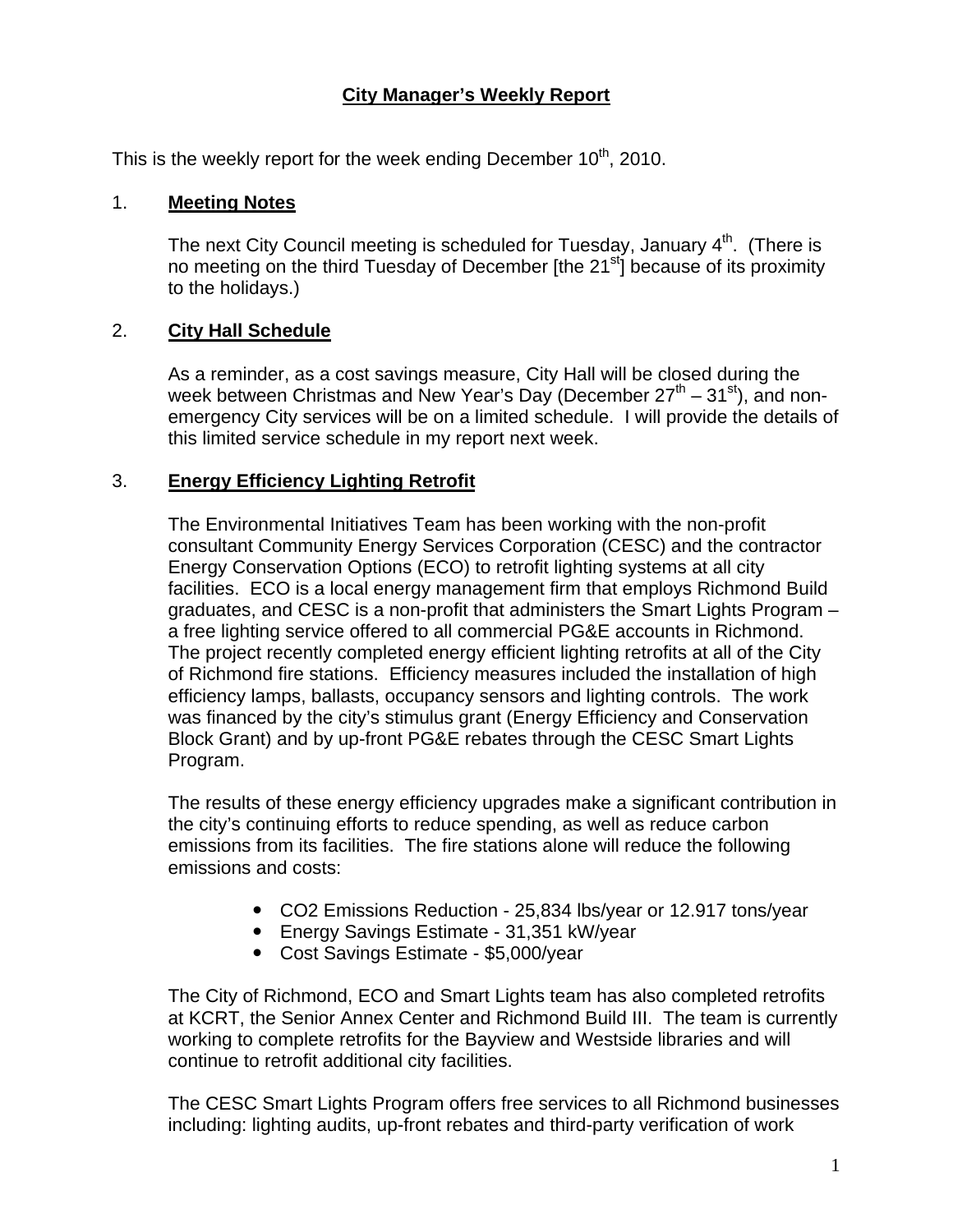completed. The city is encouraging businesses to call the Smart Lights Program for a free energy audit, and hire a lighting contractor that hires Richmond BUILD graduates and residents.

CESC Smart Lights Program *Phone: 510-981-7750 Enrollment Form: http://www.ebenergy.org/smart-lights/enrollment/ Website: http://www.ebenergy.org/smart-lights/*

### 4. **Public Works Updates**

- Paving crews grinded  $39<sup>th</sup>$  Street from Bissell Avenue to Roosevelt Avenue. Due to weather conditions, the resurfacing of 39<sup>th</sup> Street will be completed next Monday, December  $13<sup>th</sup>$ , with the resurfacing of  $11<sup>th</sup>$  Street from Pennsylvania Avenue to Roosevelt Avenue to follow.
- The Facilities Maintenance Division continues painting the auditorium's second-level balcony.
- On Saturday, December  $11^{th}$ , as part of Richmond Arbor Day, Parks crews will be planting 123 trees along Carlson Boulevard and Bayview Avenue. Parks crews, in addition to general maintenance, will work on vegetation control along the Hilltop Business area and Marina Bay Parkway from I-580 to the Barbara & Jay Vincent Park, and will be planting bushes along the Bay Trail next to the Shimada Friendship Park.
- Tree trimming operations will be performed along  $11^{th}$ ,  $29^{th}$ , and  $36^{th}$  Streets, Roosevelt, Garvin, Santa Clara and Moran Avenues and at Nicholl Park.

## 5. **Recreation Highlights**

- Glow-in-the-Dark Basketball: On December  $7<sup>th</sup>$ , the Parchester Community Center hosted half-court basketball sessions for youth ages 9 to 14. The players all wore white t-shirts while an ultra violet black light was used on the sidelines to create a fun glow-in-the-dark effect. A glow-in-the-dark ball was also used to enhance the effects. The youth are looking forward to introducing this concept at each of the Recreation Department Community Centers.
- 13th Annual Senior Winter Ball: On Saturday, December 11<sup>th</sup>, from 7:00 PM to 11:00 PM, the Commission on Aging, in collaboration with the Recreation Department, will present the 13th /Annual Senior Winter Ball at the Richmond Memorial Auditorium. Dinner, dancing, music, prizes and a special dance contest will be enjoyed while participants celebrate the holiday season.
- 58th Annual Snow Ball: The Recreation Department is hosting the 58th Annual High School Snow Ball on Saturday, December 18th, from 7:00 PM to 12 midnight at the Richmond Memorial Auditorium. Ninth through  $12<sup>th</sup>$  grade students from various high schools in West Contra Costa Unified School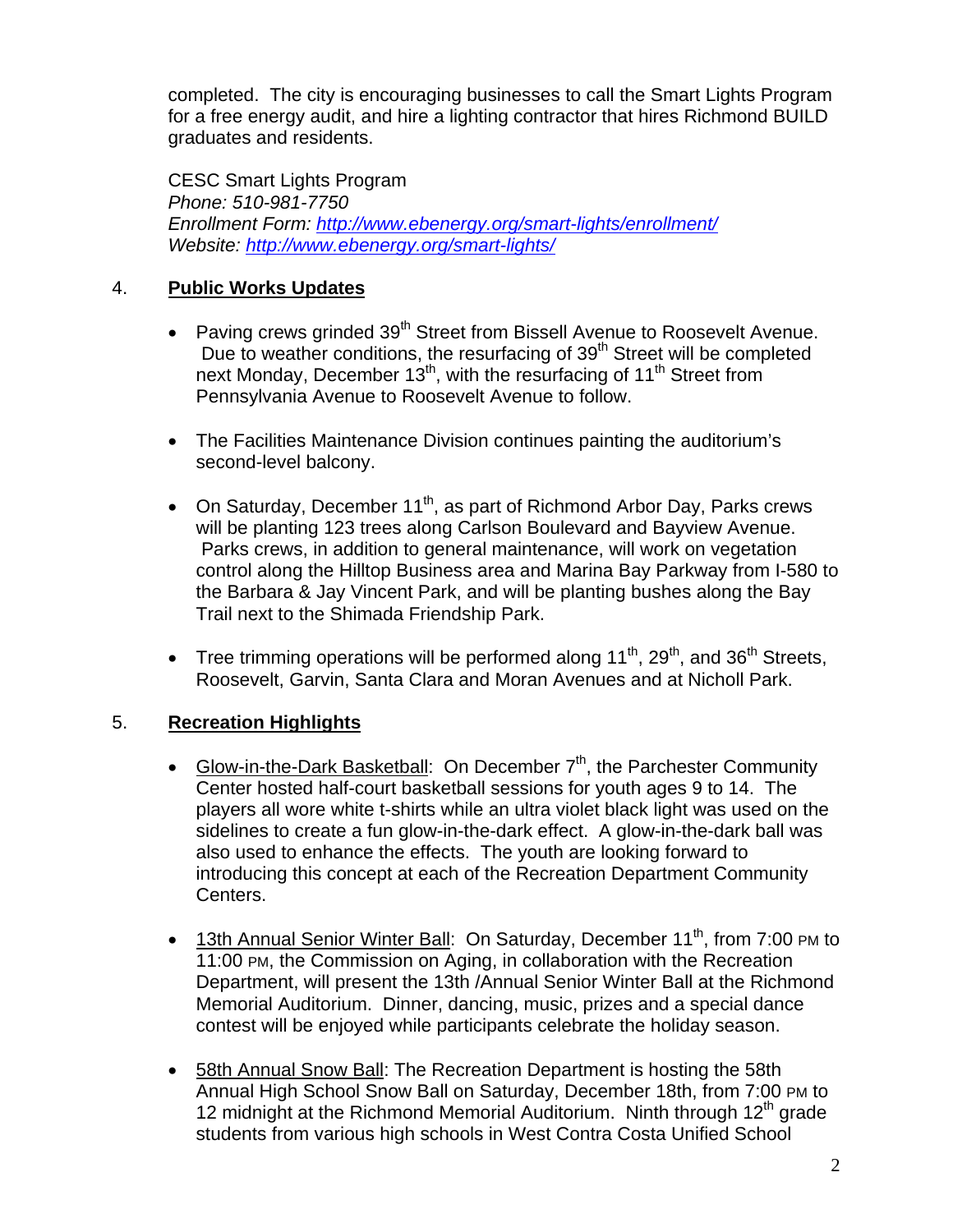District will attend this gala event to enjoy music, dancing, light refreshments and the presentation of the Snow Ball King and Queen.

- Candy Cane Classic: The Recreation Department is hosting the Candy Cane Classic Basketball Tournament, one of the longest running tournaments of the East Bay, where players in age groups 10 & under through 14 & under from all over the East Bay will participate in safe, fun and competitive games from 8:30 AM to 7:30 PM, Friday through Sunday, December  $17<sup>th</sup>$ ,  $18<sup>th</sup>$ , and 19<sup>th</sup>, at the RPAL, Richmond Recreation Complex, and other gymnasiums to be announced.
- Poetry Slam: The Youth Activities section is co-hosting a poetry slam with America Scores, an agency that teaches poetry and soccer in elementary school after-school programs, on Saturday, December 11<sup>th</sup>, from 11:00 AM to 3:00 PM at the Richmond Recreation Complex. Approximately 160 elementary school students from Chavez, Lake, Grant, Dover, Stewart, Tara Hills and Bay View Elementary Schools will attend as spectators and presenters. Two contestants will be selected to represent West Contra Costa County in April 2011 for a National Poetry Slam in New York.

## 6. **Engineering Services Capital Improvement Program Updates**

- Point Molate Bay Trail Project (Project Study Report & Design): The project will close the Bay Trail gap between Castro Street at Tewksbury and the existing trail under the Richmond/San Rafael Bridge. The consultant, Questa, continues collecting data for the Project Study Report which must be completed before the project design begins. A public outreach presentation will be provided at the Richmond Bike/Ped Advisory Committee meeting on December 13<sup>th</sup> at 5:30 PM in the Point Molate Conference Room located on the  $2^{nd}$  floor of City Hall. Another community meeting is being planned to occur in January 2011.
- Miscellaneous Sidewalk Repair Program: FY 2010/11 2011/12 Sidewalk Repair Program was advertised for bid on Tuesday, December  $7<sup>th</sup>$ . The job is posted on Bids-On Line. The sidewalk contract includes the ADA Curb Ramp Program.
- Park Plaza Series Street Light Conversion: The contractor has completed the potholing, revealing no utility conflicts, and has starting excavation for the pole foundations.
- Richmond Greenway/Ohlone Gap Closure (Design): The San Francisco Regional Water Quality Control Board and the San Francisco Estuary Partnership have reviewed the landscaping plan for Baxter Creek, which is part of the Richmond Greenway. The agencies are very pleased with the project and are interested in assisting the City with finding funding sources for construction.

### 7. **Kay Road Annexation**